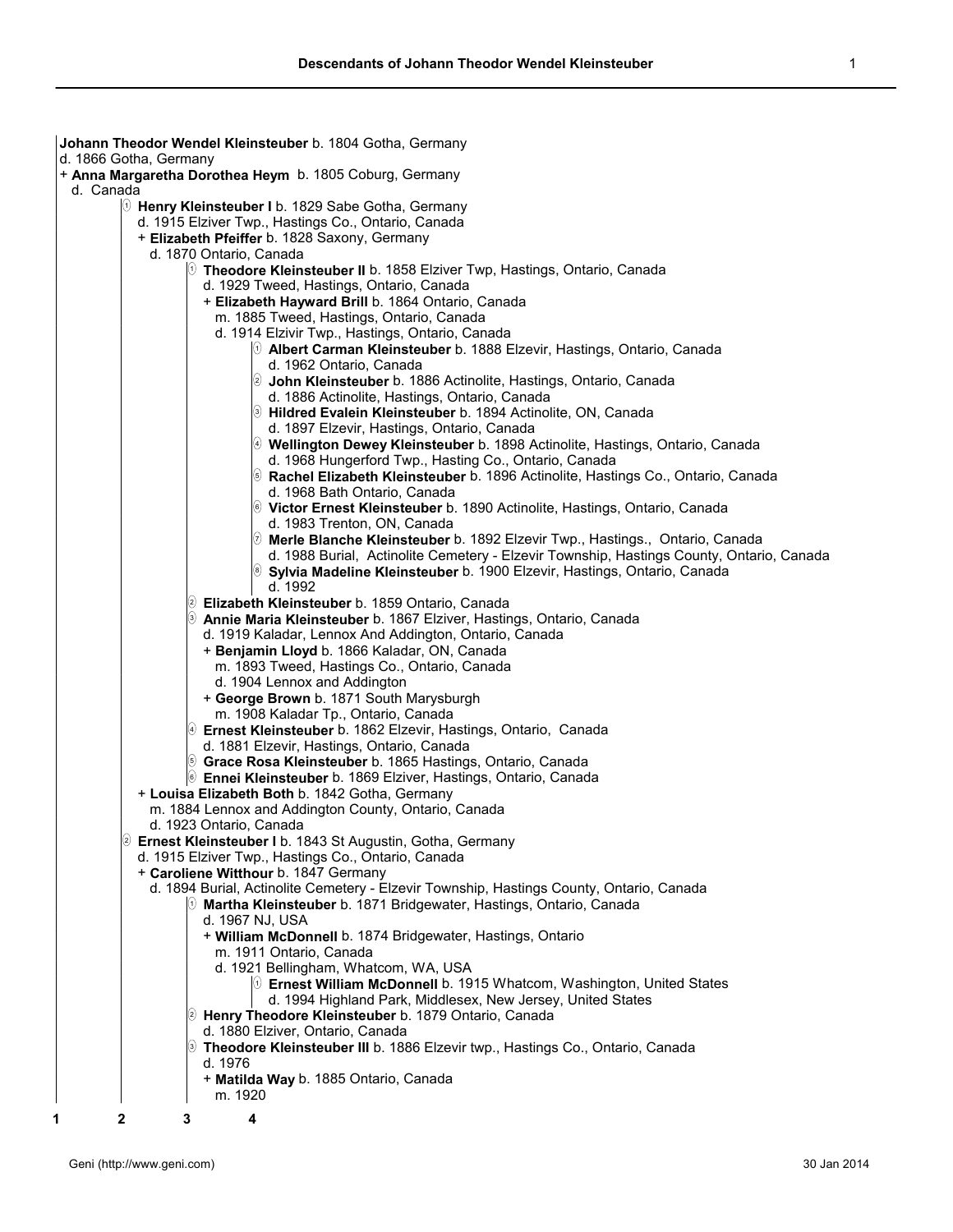| <b>Johann Theodor Wendel Kleinsteuber</b><br>2 Ernest Kleinsteuber I                                                                                               |  |
|--------------------------------------------------------------------------------------------------------------------------------------------------------------------|--|
| <sup>(4)</sup> Christena Kleinsteuber b. 1881 Elzevir, Hastings, Ontario, Canada<br>+ Donald A Simmons b. 1879 Ontario, Canada                                     |  |
| m. 1907 Madoc Village, Hastings, Ontario, Canada<br>d. 1959                                                                                                        |  |
| <b>S</b> Francis Kleinsteuber I b. 1873 Elzevir, Hastings, Ontario, Canada<br>+ May Watson b. 1875 Picton, Ontario, Canada                                         |  |
| $\circledR$ Frederick Kleinsteuber b. 1906 Canada<br><sup>2</sup> Roy Kleinsteuber b. 1909 Ontario, Canada<br>S Arthur Kleinsteuber b. 1914                        |  |
| d. 1983<br>$\ket{\theta}$ Myrtle Kleinsteuber                                                                                                                      |  |
| Stanley Kleinsteuber<br><sup>6</sup> Kenneth Kleinsteuber                                                                                                          |  |
| <sup>®</sup> Mina Minnie Kleinsteuber b. 1876 Hastings, Ontario, Canada<br>2 Rosa Kleinsteuber b. 1869 Elziver, Ontario, Canada                                    |  |
| bu. Maple Grove Peterborough Belmont<br>+ Thomas Easterbrook b. 1874 Tweed, Hastings, Ontario, Canada<br>m. 1896 Elziver, Hastings Co., Ontario, Canada            |  |
| <sup>(1)</sup> Beatrice Easterbrook b. 1900 Deseronto, Hastings, Ontario, Canada<br>2 T. Elizabeth Easterbrook b. 1898 Loughboro, Frontenac, Ontario, Canada       |  |
| + Sabra Sarah Ashley b. 1851 Hungerford Twp. Ontario Canada<br>d. 1930 Elzevir, Hastings, Ontario, Canada                                                          |  |
| John Henry Lorenz Kleinsteuber b. 1834 St Augustin, Gotha<br>d. 1928 Bridgewater, Elziver Twp., Hastings, Ontario, Canada                                          |  |
| + Annie Youmans b. 1834 Camden, Ontario Can.<br>d. 1890 Ontario, Canada                                                                                            |  |
| $\Diamond$ Charles Eleazer Kleinsteuber b. 1868 Bridgewater, Elziver Twp. Ontario, Can.                                                                            |  |
| d. 1950 Ontario, Canada                                                                                                                                            |  |
| + Salena Fauler b. 1880 England                                                                                                                                    |  |
| d. 1943                                                                                                                                                            |  |
| + Mary Eliza Kenny b. 1873 Lennox & Addington, Kaladar, Ontario, Canada                                                                                            |  |
| d. 1924 West Lake, Hallowell, Prince Edward County, Ontario, Canada                                                                                                |  |
| <sup>(①</sup> Mitchel Julius Kleinsteuber b. 1899 Elzevir, Hastings, Ontario, Canada                                                                               |  |
| d. 1980 Picton, Ontario, Canada                                                                                                                                    |  |
| 2 Vera Florence Evalena Kleinsteuber b. 1913 Actinolite, Ontario, Canada                                                                                           |  |
| d. 1987 Picton, Ontario, Canada                                                                                                                                    |  |
| S Detlor James Kleinsteuber I b. 1892 Elzevir, Hastings, Ontario, Canada<br>d. 1947 Belleville, Ontario Canada                                                     |  |
| 4 Joseph Charles Kleinsteuber Rev. b. 1895 Hastings, Ontario, Canada<br>d. 2000 Belleville, Ontario, Canada                                                        |  |
| S Jessica Pearl Kleinsteuber b. 1893 Elzevir Twp, Hastings, Ontario, Canada<br>d. 1965 Picton, Ontario, Canada                                                     |  |
| 6 Miles Oscar Kleinsteuber b. 1902 Elzevir, Hastings, Ontario, Canada<br>d. 1961 Picton, Ontario, Canada                                                           |  |
| 2 Alexander Kleinsteuber I b. 1906 Hastings, Ontario, Canada<br>d. 2002 Golden, British Columbia, Canada                                                           |  |
| 2 Amanda Kleinsteuber b. 1864 Bridgewater, Elziver Twp, Ontario, Canada<br>d. 1965 Belleville, Ontario, Canada, Ontario Canada                                     |  |
| + Oran Greatrix b. 1863 Actinolite, Hastings County, Ontario Canada<br>m. 1882 Elzevir Township                                                                    |  |
| d. 1936 Actinolite, Hastings County, Ontario, Canada                                                                                                               |  |
| $\emptyset$ Joseph Henry Greatrix b. 1898 Ontario, Canada<br>d. 1970 Toronto, Ontario, Canada                                                                      |  |
| 2 Nettie Mildred Greatrix b. 1892 Actinolite, Ontario Canada                                                                                                       |  |
| d. 1984 West Lake, Ontario<br><sup>3</sup> Frederick Greatrix b. 1890 Elzevir Township, Hastings, Ontario, Canada                                                  |  |
| d. 1960                                                                                                                                                            |  |
| 4 Mary Elizabeth Greatrix b. 1883 Elzevir Township, Hastings, Ontario, Canada<br><b>B</b> Henry Albert Greatrix b. 1885 Elzevir Township, Hastings, Ontario Canada |  |
| 2<br>3<br>4<br>1                                                                                                                                                   |  |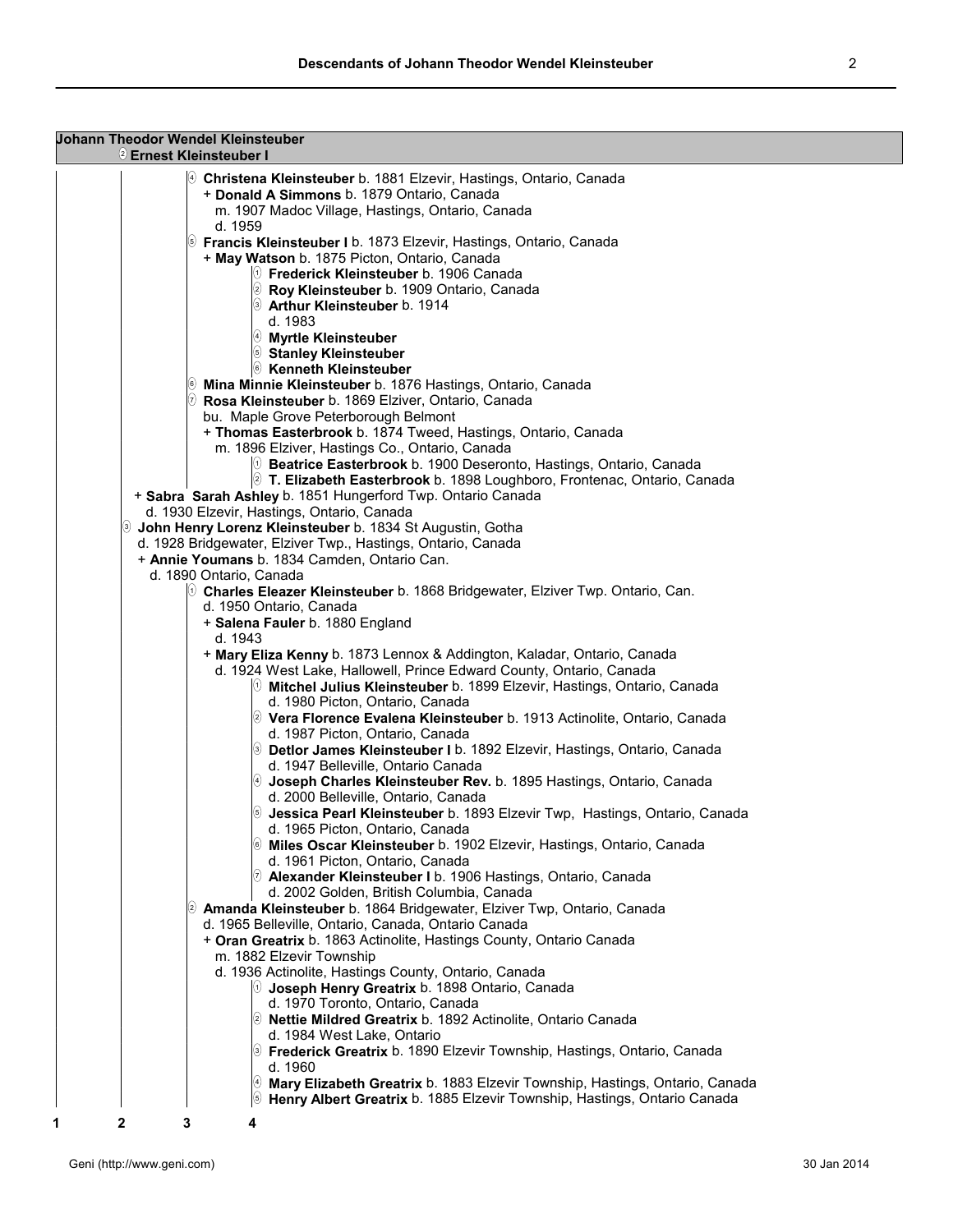## **Johann Theodor Wendel Kleinsteuber** <sup>3</sup> **John Henry Lorenz Kleinsteuber**

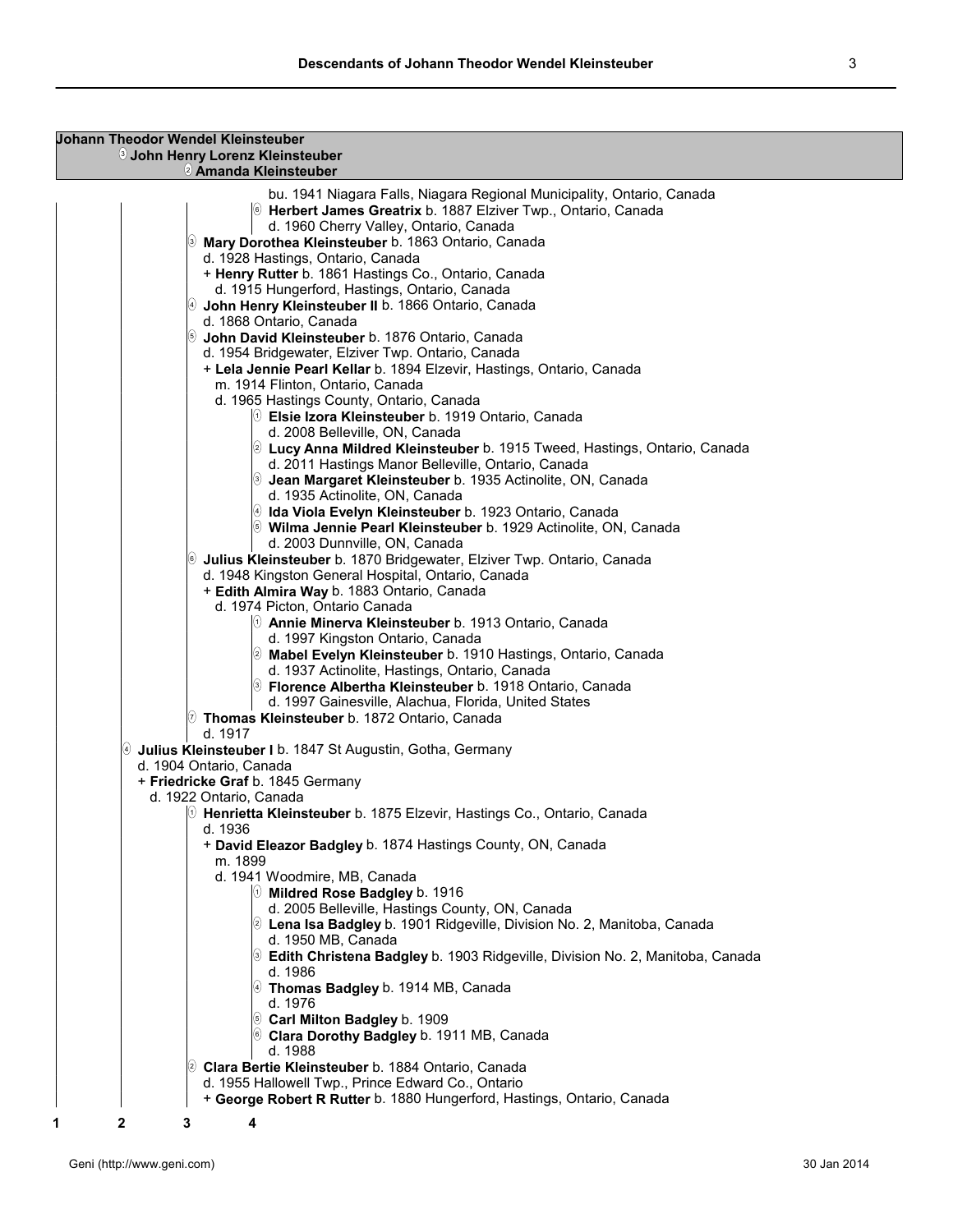| <b>Johann Theodor Wendel Kleinsteuber</b><br>4 Julius Kleinsteuber I                                                       |  |
|----------------------------------------------------------------------------------------------------------------------------|--|
|                                                                                                                            |  |
| m. 1905 Actinolite, Hastings Co., Ontario, Canada<br>$\%$ Laura Hazel Rutter b. 1909 Athol, Prince Edward, Ontario, Canada |  |
|                                                                                                                            |  |
| Mary Ann Elizabeth Rutter b. 1908 Prince Edward, Hallowell, Ontario, Canada                                                |  |
| S Ralph Freddie Rutter b. 1912 Athol, Prince Edward, Ontario, Canada                                                       |  |
| d. 1966                                                                                                                    |  |
| $\Theta$ Harce Rutter b. 1909                                                                                              |  |
| <b>S</b> Percy Rutter b. 1916                                                                                              |  |
| William Kleinsteuber b. 1878, Canada                                                                                       |  |
| + Ida Winnifred Leavens b. 1883 Ontario, Canada                                                                            |  |
| m. 1907 Hungerford, Ontario, Canada                                                                                        |  |
| d. 1970                                                                                                                    |  |
| $\ket{\theta}$ Kenneth Kleinsteuber b. 1908 Hastings, ON, Canada                                                           |  |
| @ Caroline Lena Kleinsteuber b. 1871 Elzevir, Hastings, Ontario, Canada                                                    |  |
| d. 1943                                                                                                                    |  |
| + Levi Rutter b. 1873 Hungerford, Ontario, Canada                                                                          |  |
| m. 0190 Elzevir, Hastings, Ontario, Canada                                                                                 |  |
| d. 1939                                                                                                                    |  |
| $[0]$ Samuel Clayton Rutter b. 1903 Hastings, Ontario, Canada                                                              |  |
| d. 1955 Tweed, Hastings, Ontario, Canada                                                                                   |  |
| 5 Theodore John Kleinsteuber b. 1887 Ontario, Canada                                                                       |  |
| d. 1955 Actinolite, Hastings, Ontario, Canada                                                                              |  |
| + Annetta (Nettie) May Lockwood b. 1902                                                                                    |  |
|                                                                                                                            |  |
| m. 1919 Ontario, Canada                                                                                                    |  |
| 6 Albert Ernest Kleinsteuber b. 1880, Ontario, Canada                                                                      |  |
| d. 1960 Hallowell, Prince Edward, Ontario, Canada                                                                          |  |
| + Mary Ellen "Nellie" Meeks b. 1883 Tamworth, Ontario Canada                                                               |  |
| m. 1905 Belleville, Ontario, Canada                                                                                        |  |
| d. 1965 Hallowell, Prince Edward, Ontario, Canada                                                                          |  |
| $[0]$ Harry Blake Kleinsteuber b. 1906 Queensboro, Hastings, Ontario, Canada                                               |  |
| d. 1952 Hallowell, Prince Edward, Ontario, Canada                                                                          |  |
| 2 Russell Clayton Kleinsteuber Jr. b. 1907 Hastings, Ontario, Canada                                                       |  |
| d. 1994                                                                                                                    |  |
| <sup>3</sup> Rev. Ronald Leon Kleinsteuber b. 1924 Picton, Ontario, Canada                                                 |  |
| d. 1996 Horseheads, Chemung, New York                                                                                      |  |
| 4 Grace Kleinsteuber b. 1912 Elzevir, Hastings, Ontario, Canada                                                            |  |
| d. 1912 Elzevir, Hastings, Ontario, Canada                                                                                 |  |
| <b>S</b> Nellie Doris Kleinsteuber b. 1918 Thurlow, Ontario, Canada                                                        |  |
| d. 1918 Thurlow, Ontario, Canada                                                                                           |  |
| <sup>6</sup> Francis Kleinsteuber b. Ontario, Canada                                                                       |  |
| $\oslash$ Edna Fern Kleinsteuber b. 1913 Hastings, Ontario, Canada                                                         |  |
| S Lynda Ruth Kleinsteuber b. 1916 West Lake, Ontario, Canada                                                               |  |
| d. 2003 Bridge Street, Belleville, Ontario, Canada                                                                         |  |
| © Cecil Ward Kleinsteuber d. 1972                                                                                          |  |
| $\circledcirc$ Arthur Milton Kleinsteuber b. 1888 Ontario Canada                                                           |  |
| d. 1950                                                                                                                    |  |
| + Ethel Leona Akey b. 1893 Hungerford, Hastings, Ontario, Canada                                                           |  |
| m. 1914                                                                                                                    |  |
| d. 1975                                                                                                                    |  |
| $\odot$ Raymond Arthur Kleinsteuber b. 1916 Ontario, Canada                                                                |  |
| d. 1985                                                                                                                    |  |
| 2 Douglas Kleinsteuber b. 1937                                                                                             |  |
| Sarnet Ross Kleinsteuber b. 1918 Actinolite, ON, Canada                                                                    |  |
|                                                                                                                            |  |
| d. 2000 London, ON, Canada                                                                                                 |  |
| $\ket{\theta}$ Pearl Kleinsteuber b. 1922                                                                                  |  |
| <sup>(@</sup> Bell Kleinsteuber b. 1873 Hastings, Ontario, Canada                                                          |  |
| S Carl Hermann Kleinsteuber b. 1849 St Augustin, Gotha, Germany                                                            |  |
| d. 1897 Elziver Twp., Hastings, Ontario., Canada                                                                           |  |
| + Hannah Maria Potter b. 1851 Elzevir, Hastings, Ontario Can                                                               |  |
| m. 1873 Hungerford Twp., Hastings Co., Ontario Can                                                                         |  |
| 3<br>1<br>2                                                                                                                |  |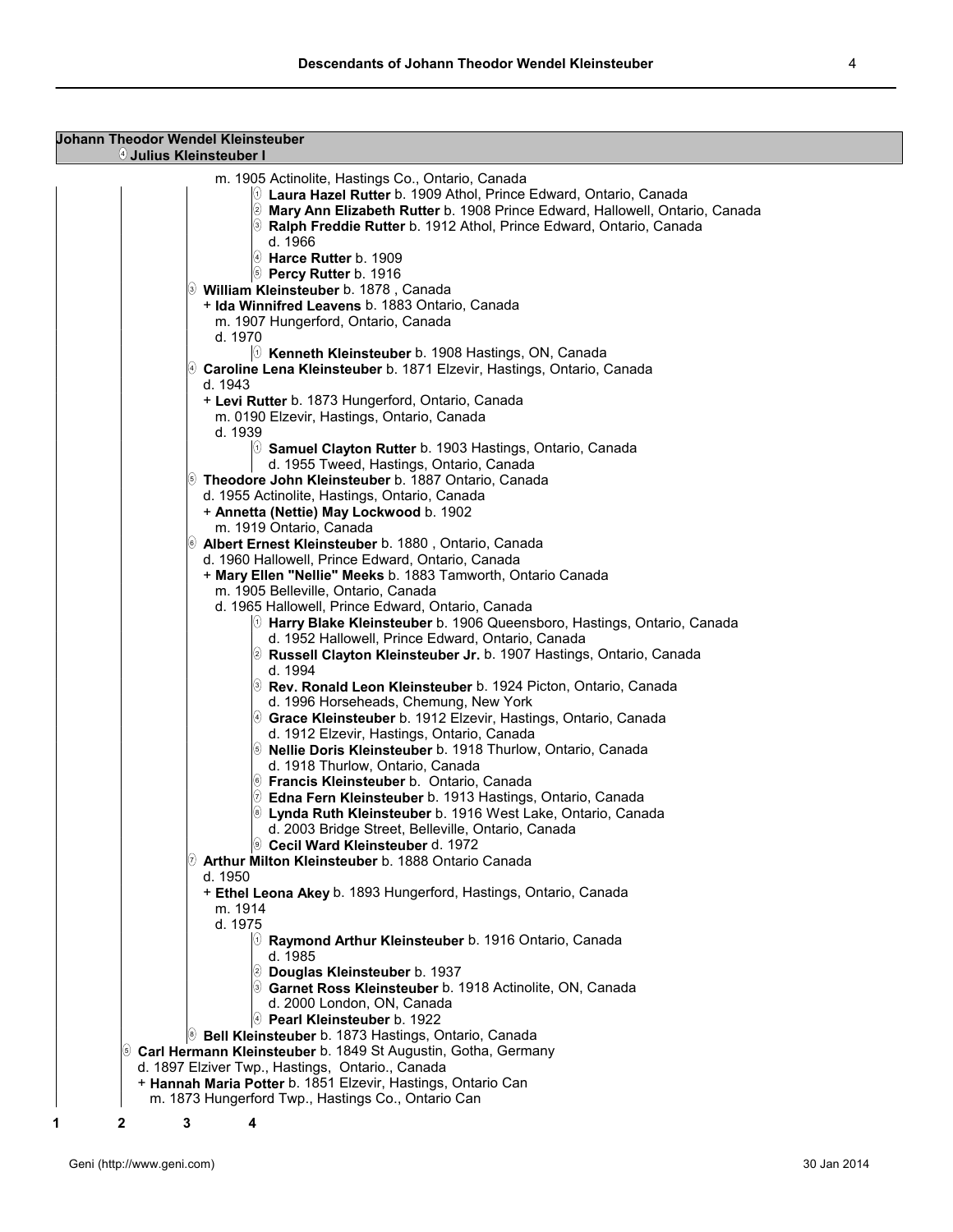**Johann Theodor Wendel Kleinsteuber** d. 1921 Hallowell Twp. Prince Edward County, Canada <sup>1</sup> **Jane Jennie Kleinsteuber** b. 1878 Elziver Twp., Ontario, Canada d. 1933 Hallowell Twp. Prince Edward County, Ontario, Canada + **Herbert Brown** b. 1876 Hungerford, Ontario, Canada m. 1899 ON, Canada <sup>1</sup> **Gladys Dora Brown** b. 1910 Hastings County, Ontario, Can <sup>2</sup> **Wallace Brown** b. 1904 Hastings County, ON, Canada d. 1958 <sup>2</sup> **Dora Kleinsteuber I** b. 1881 Bridgewater, Elziver Twp. Ontario, Canada d. 1975 + **Manuel Deline** b. 1881 Actinolite, Ontario Canada m. 1907 Tweed Hastings Co., Ontario Canada d. 1959 Prince Edward County Hospital, Picton, Ontario Canada <sup>1</sup> **Violet Deline** b. 1914 <sup>3</sup> **Charles Herman Kleinsteuber** b. 1884 Elziver Twp., Hastings, Ontario; Canada d. 1960 West Lake, Ontario Canada + **Jetta Russell Mack** b. 1889 Bloomfield, ON, Canada m. 1908 Wellington, Prince Edward Co., Ontario, Canada <sup>1</sup> **Lottie Beatrice Kleinsteuber** b. 1909 Bloomfield, Prince Edward, Ontario, Canada d. 1996 Picton Hospital Ontario Canada <sup>2</sup> **Verna Noreen Kleinsteuber** b. 1918 Ontario, Canada d. 2011 West Lake Terrace, Picton Ontario, Canada <sup>3</sup> **Gervas Edward Kleinsteuber** b. 1917 West Lake Ontario, Canada d. 1994 Kentwood Nursing Home Picton, Ontario Canada <sup>4</sup> **Marjorie Patricia Kleinsteuber** b. 1914 West Lake Ontario, Canada d. 1972 Kingston General Hospital, Kingston, Ontario Canada + **Lillie May Smith** b. 1881 m. 1940 Bloomfield United Church, Ontario Canada <sup>4</sup> **Annie Kleinsteuber** b. 1876 Hastings, Ontario, Canada d. 1898 <sup>5</sup> **Rudolf Kleinsteuber** b. 1887 Actinolite, Ontario Canada d. 1948 West Lake, Ontario Canada + **Frances "Frankie" Gertrude Rodgers** b. 1890 Hungerford twp, Hastings Co., Ontario, Canada m. 1910 Ontario, Canada <sup>1</sup> **James Orville Kleinsteuber** b. 1913 Elziver Twp., Ontario d. 1962 West Lake, Ontario, Canada <sup>2</sup> **Sherman Garret Kleinsteuber** b. 1918 Picton, ON, Canada bu. West Lake Cemetery, Prince Edward County, Ontario <sup>3</sup> **Gertrude Leola Kleinsteuber** b. 1916 d. 1984 Picton, ON, Canada <sup>6</sup> **Caroline Kleinsteuber** b. 1874 Elziver, Ontario, Canada d. 1883 Elziver, Ontario, Canada <sup>6</sup> **William Kleinsteuber I** b. 1845 St Augustin, Gotha, Germany d. 1922 Kingston, Frontenac, Ontario, Canada + **Isabella Hafner** b. 1851 Canada m. 1872 Kingston, Frontenac, Ontario, Canada + **Ida Belle Hafner** b. 1870 Kingston, Frontenac County, Ontario, Canada m. 1911 Frontenac County, Ontario, Canada d. 1914 Frontenac, Ontario, Canada <sup>7</sup> **Amanda Kleinsteuber I** b. 1841 St Augustin, Gotha, Germany d. 1902 Lennox & Addington County, Ontario + **Michael Olhman** b. 1834 Alsace, France m. 1875 Elziver, Hastings Co., Ontario <sup>8</sup> **"Annie" Leontine Charlotte Agnes Eugenie Kleinsteuber** b. 1843 Gotha, Germany d. 1926 Gotha, Germany + **Ernst August Richard Ferdinand Steuding** b. 1844 Gotha Germany m. 1869 Gotha Germany d. 1885 Gotha Germany <sup>1</sup> **Heinrich Franz Ludwig Ernst Steuding** b. 1879 Gotha, Germany d. 1975 **1 2 3 4**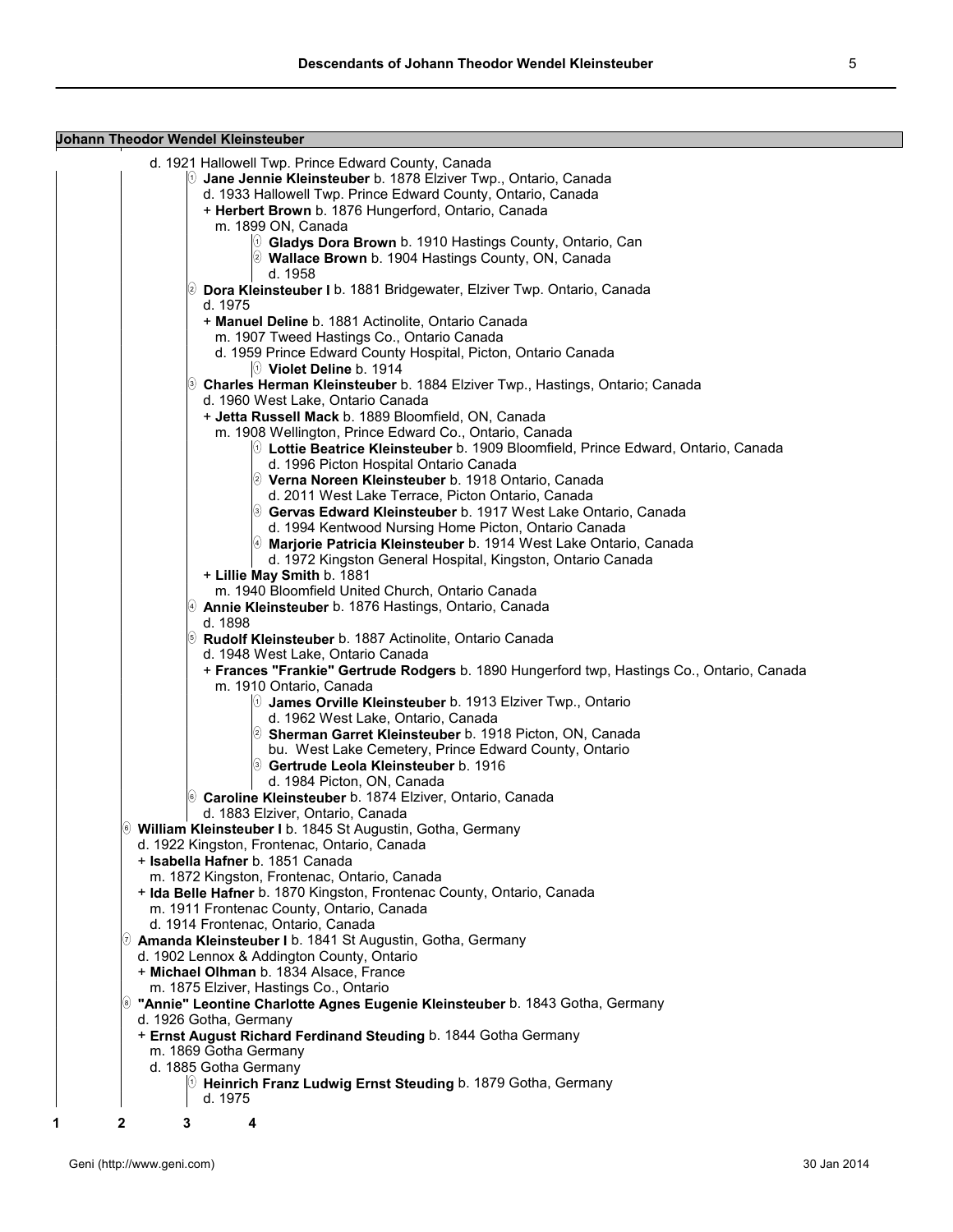| <b>Johann Theodor Wendel Kleinsteuber</b><br><sup>®</sup> "Annie" Leontine Charlotte Agnes Eugenie Kleinsteuber |  |
|-----------------------------------------------------------------------------------------------------------------|--|
|                                                                                                                 |  |
| + Lina Minna Böhm b. 1879 Gotha, Germany<br>m. 1905 Gotha, Germany                                              |  |
| $\%$ Charlotte Hildegard Steuding b. 1909 Gotha, Germany                                                        |  |
| d. 1986<br><b>2</b> Martha Steuding (---) b. 1906                                                               |  |
| <sup>3</sup> Carl August Steuding (---) b. 1905                                                                 |  |
| 9 Anna Therese Kleinsteuber b. 1854 Germany                                                                     |  |
| d. 1930 Handsworth, Division No. 1, Saskatchewan, Canada                                                        |  |
| + Ockey Meinert Rolufs b. 1845 Föhr, Denmark                                                                    |  |
| m. 1875 Hastings County, Ontario, Canada                                                                        |  |
| d. 1946 Handsworth, Saskatchewan, Canada                                                                        |  |
| $\circledcirc$ Otto Sherman Theodore Rolufs b. 1892 Kaladar, Lennox and Addington, Ontario, Canada              |  |
| d. 1982                                                                                                         |  |
| + Agnes J Little b. 1886 Scotland                                                                               |  |
| m. 1914                                                                                                         |  |
| d. 1955                                                                                                         |  |
| $\%$ Dorothy Merle Rolufs b. 1915 SK, Canada                                                                    |  |
| d. 1991                                                                                                         |  |
| <i>S</i> Hugh Rolufs d. 2000                                                                                    |  |
| S William John Rolufs b. 1917 Flinton District Saskatchewan                                                     |  |
| d. 2010 Arcola, Saskatchewan, Canada                                                                            |  |
| 4 Margaret Jane Rolufs b. 1919                                                                                  |  |
| d. 1964 Arcola, Saskatchewan, Canada                                                                            |  |
| + Margarite Ann Bostock b. 1894 Qu'Appelle, Saskatchewan, Canada                                                |  |
| m. 1958 Handsworth, Saskatchewan, Canada                                                                        |  |
| d. 1977 Filmore, Saskatchewan, Canada                                                                           |  |
| 2 Albert Roland Rolufs b. 1877 Kaladar, Lennox and Addington, Ontario, Canada                                   |  |
| d. 1957 Vancouver, British Columbia, Canada                                                                     |  |
| + Mary Beard b. 1884                                                                                            |  |
| d. 1976 Saskatchewan, Canada                                                                                    |  |
| + May Wilson b. 1889 England                                                                                    |  |
| $\Diamond$ Albert Sherman Rolufs b. 1913 Hansworth Saskatchewan Canada                                          |  |
| d. 1995 Prince George, British Columbia                                                                         |  |
| 2 Roy Arthur Rolufs b. 1915 Handsworth, Saskatchewan, Canada                                                    |  |
| d. 2007 Victoria, British Columbia, Canada                                                                      |  |
| 9 Isabella Florence Rolufs b. 1880 Kaladar, Lennox and Addington, Ontario, Canada                               |  |
| d. 1977 Bensen, Saskatchewan, Canada                                                                            |  |
| + William James Humphries b. 1874 Cloyne, Frontenac County, Ontario, Canada                                     |  |
| d. 1953 Estevan, Division No. 1, Saskatchewan, Canada                                                           |  |
| $\%$ lolene Francis Humphries b. 1906 Saskatchewan, Canada                                                      |  |
| 2 Harry Meinert Humphries b. 1908 Saskatchewan, Canada                                                          |  |
| <b>S</b> Leah Irene Humphries b. 1905 Saskatchewan, Canada                                                      |  |
| d. 1974 Stoughton, Saskatchewan                                                                                 |  |
| $\Theta$ Howard Ross Humphries b. 1915 Saskatchewan                                                             |  |
| d. 1991                                                                                                         |  |
| <b>S</b> Frank Humphries b. 1914 Saskatchewan                                                                   |  |
| ⑥ Gordon Lloyd Humphries b. 1918                                                                                |  |
| d. 1994                                                                                                         |  |
| $\circledR$ Lorn Humphries b. 1912 Saskatchewan<br>d. 1994                                                      |  |
| $\circledast$ Frederick William Hugo Rolufs b. 1876 Kaladar, Lennox and Addington, Ontario, Canada              |  |
| d. 1946 Saskatchewan, Canada                                                                                    |  |
| + Clara "Carrie" Ammoney Bruner b. 1875 Gosfield, Essex, Ontario, Canada                                        |  |
| m. 2000 S Cypress, Manitoba, Canada                                                                             |  |
| d. 1962 Handsworth, Saskatchewan, Canada                                                                        |  |
| <sup>(∪</sup> Harry Marvin Rolufs b. 1907 Handsworth, Saskatchewan, Canada                                      |  |
| d. 1975 Stoughton, Saskatchewan, Canada                                                                         |  |
| 2 Frederick Earl Rolufs b. 1905 Handsworth, Saskatchewan, Canada                                                |  |
| d. 1991 Stoughton, Saskatchewan, Canada                                                                         |  |
| 2<br>1<br>3<br>4                                                                                                |  |
|                                                                                                                 |  |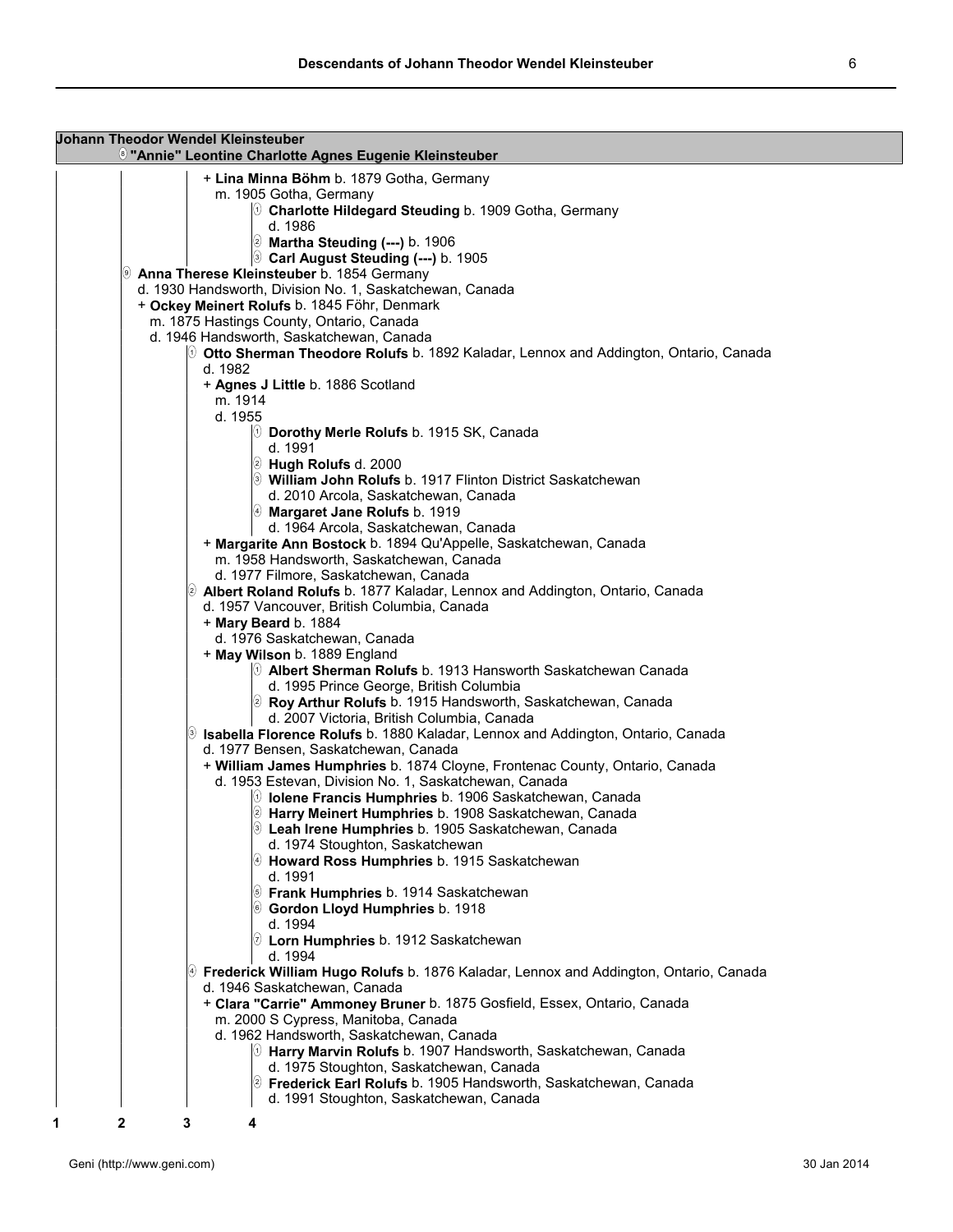| <b>Johann Theodor Wendel Kleinsteuber</b> |                | <b>Jeanna Therese Kleinsteuber</b><br><sup>4</sup> Frederick William Hugo Rolufs                                          |
|-------------------------------------------|----------------|---------------------------------------------------------------------------------------------------------------------------|
|                                           |                |                                                                                                                           |
|                                           |                | <b>Demest Melvin Rolufs</b> b. 1911 Handsworth, Saskatchewan, Canada<br>d. 2011 Weyburn, Saskatchewan, Canada             |
|                                           |                | $\Theta$ John Angus Rolufs b. 1913 Handsworth, Saskatchewan, Canada                                                       |
|                                           |                | d. 1998 Kipling, Saskatchewan, Canada.                                                                                    |
|                                           |                | <b>S</b> Howard Ross Rolufs b. 1916 Saskatchewan, Canada                                                                  |
|                                           |                | d. 2007 Peterborough ON;                                                                                                  |
|                                           |                | <b>Vera Rolufs</b> b. Ontario, Canada                                                                                     |
|                                           |                | <sup>(6)</sup> Howard Rolufs b. 1903 Windthorst, Division No. 5, Saskatchewan, Canada                                     |
|                                           |                | ⑩Hugo Kleinsteiber (Kleinsteuber) b. 1854 St Augustin, Gotha, Germany                                                     |
|                                           |                | d. 1892 Oakville, Halton Regional Municipality, ON, Canada                                                                |
|                                           |                | + Christina Rehder b. 1856 Meldorf, Schleswig-Holstein, Germany<br>m. 1876 Ontario, Canada                                |
|                                           |                | d. 1941 Hamilton, ON, Canada                                                                                              |
|                                           |                | $\%$ Dorothea Kleinsteiber b. 1889 Ontario, Canada                                                                        |
|                                           |                | 2 Christina Hugo Kleinsteiber b. 1892 Ontario, Canada                                                                     |
|                                           |                | <sup>(3)</sup> William Henry Kleinsteiber b. 1880, Ontario, Canada                                                        |
|                                           |                | d. 1971 Toronto, Toronto Division, ON, Canada                                                                             |
|                                           |                | + Alice Gertrude Hannaford b. 1881 Hamilton, Ontario, Canada                                                              |
|                                           |                | d. 1939 152 Glebeholme Blvd, Toronto, ON, Canada                                                                          |
|                                           |                | $\Diamond$ Hazel Marie Kleinsteiber b. 1905 Hamilton, Wentworth                                                           |
|                                           |                | d. 2000 Toronto, Toronto Division, Ontario, Canada<br>2 Lois Jean KLEINSTEIBER b. 1913 Hamilton, ON, Canada               |
|                                           |                | John Kleinsteiber b. 1878 Ontario, Canada                                                                                 |
|                                           |                | d. 1964 Elkhart, IN, USA                                                                                                  |
|                                           |                | + Elizabeth (Bessie) Mary Grace Staton b. 1883 Toronto, ON, Canada                                                        |
|                                           |                | d. 1941 Canton, IL, USA                                                                                                   |
|                                           |                |                                                                                                                           |
|                                           |                | 2 Ruth Mary Kleinsteiber b. 1917 Hamilton, ON, Canada                                                                     |
|                                           |                | d. 1917 Hamilton, ON, Canada                                                                                              |
|                                           |                | <b>Scrace Elizabeth Kleinsteiber</b> b. 1925 Illinois, USA                                                                |
|                                           |                | $\lbrack\!\lbrack\mathbf{\theta} \rbrack$ Lois R Kleinsteiber b. 1927 Illinois, USA                                       |
|                                           | (5)<br>d. 1949 | William Ernest Kleinsteiber b. 1886 Oakville, Halton Regional Municipality, ON, Canada                                    |
|                                           |                | + Viola Beatrice Begg b. 1888 Hamilton, Hamilton Division, ON, Canada                                                     |
|                                           |                | d. 1966 Toronto, Toronto Division, ON, Canada                                                                             |
|                                           |                | $\odot$ Kenneth Lawrence Kleinsteiber b. 1922 Toronto, Toronto Division, ON, Canada                                       |
|                                           |                | d. 2006 Barrie, Simcoe County, ON, Canada                                                                                 |
|                                           |                | 2 Ernest William Kleinsteiber b. 1914 Sarnia, Lambton County, ON, Canada                                                  |
|                                           |                | d. 1981 Barrie, Simcoe County, ON, Canada                                                                                 |
|                                           |                | $^\circledast$ Louisa Gertrude Kleinsteiber (Kleinsteuber) <code>b. 1883</code> Hamilton City, Wentworth, Ontario, Canada |
|                                           |                | d. 1941 Hamilton Division, Ontario, Canada<br>+ William James Nicholson b. 1883                                           |
|                                           |                | $  0 \>$ Jean Nicholson                                                                                                   |
|                                           |                | O<br>John Nicholson                                                                                                       |
|                                           |                | $\textcircled{v}$ Mary Louisa Kleinsteiber b. 1885 Hamilton, Wentworth, Ontario, Canada                                   |
|                                           | d. 1886        |                                                                                                                           |
|                                           |                | <b>1832 Garoline Christiane Kleinsteuber</b> b. 1832 Gotha, Thuringia, Germany                                            |
| d. 1834                                   |                |                                                                                                                           |
|                                           |                | <b>2 Emma Henriette Wilhelmine Kleinsteuber</b> b. 1835 Gotha, Thuringia, Germany                                         |
|                                           |                | d. 1859 Gotha, Thuringia, Germany                                                                                         |
|                                           |                | <b>337 Gothanna Sophia Pauline Kleinsteuber</b> b. 1837 Gotha St. Augustin<br>d. 1842 Gotha St. Augustin                  |
|                                           |                | <sup>(</sup> t) <b>Karl Heinrich Kleinsteuber</b> b. 1839 Gotha St.Augustin                                               |
|                                           |                | d. 1841 Gotha St. Augustin                                                                                                |
|                                           |                | <b>5 Funny Kleinsteuber</b> b. 1851 Gotha St. Augustin                                                                    |
|                                           |                | d. 1856 Gotha St. Augustin                                                                                                |
| 2                                         | 3              | 4                                                                                                                         |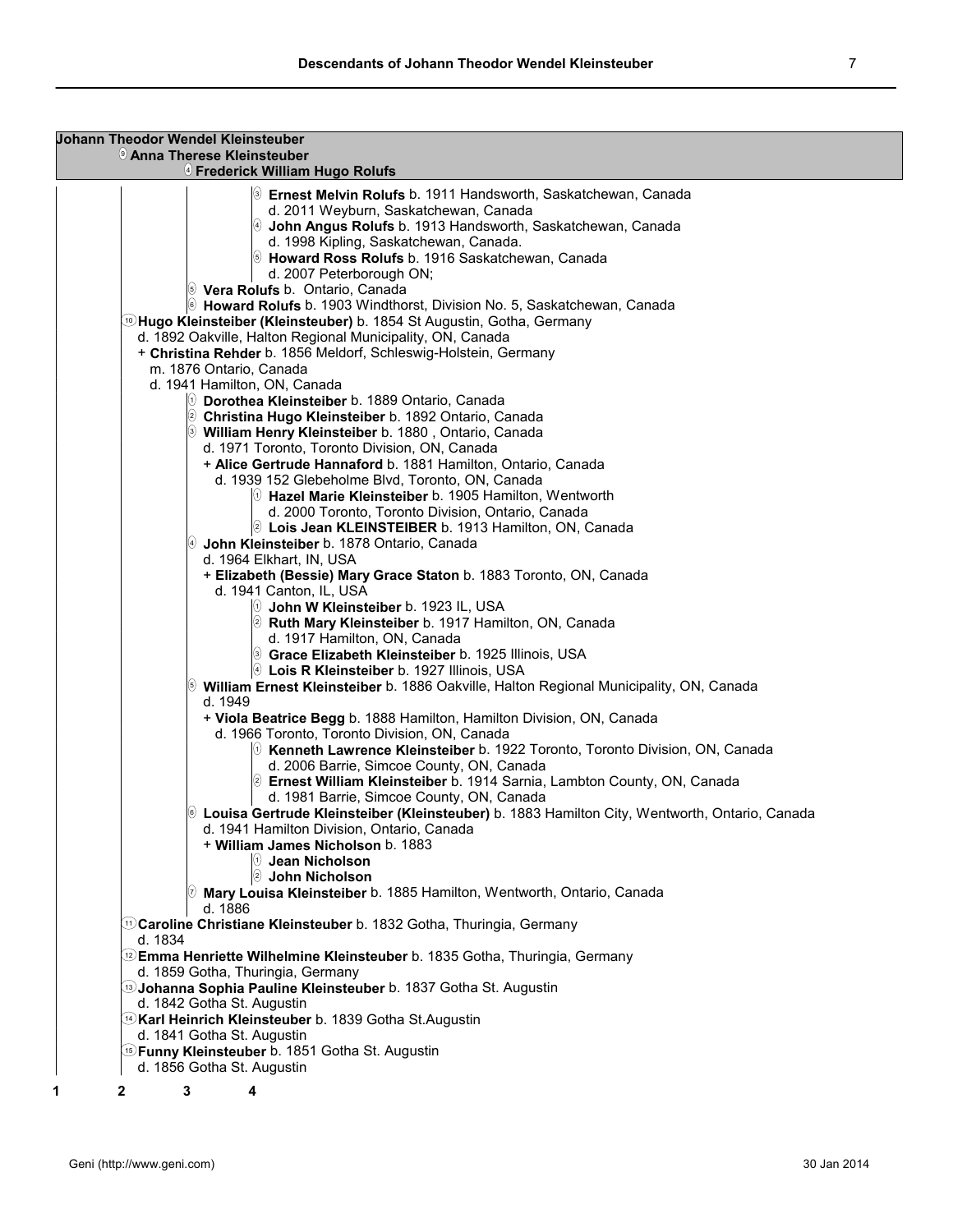6

6

4

2

6

3

3

3

3

3

3

3

6

7

6

1

1

1

5

5

5

6

5

5

2

2

2

2

3

2

2

3

2

2

2

2

5

5

7

1

6

6

6

6

6

6

6

6

3

2

7

7

7

7

7

7

7

7

7

7

7

7

| (---), Carl August Steuding                      |
|--------------------------------------------------|
| (---), Martha Steuding                           |
| Akey, Ethel Leona                                |
| Ashley, Sabra Sarah                              |
| Böhm, Lina Minna                                 |
| Badgley, Carl Milton                             |
| Badgley, Clara Dorothy                           |
| <b>Badgley, David Eleazor</b>                    |
| Badgley, Edith Christena                         |
| Badgley, Lena Isa                                |
| Badgley, Mildred Rose                            |
| Badgley, Thomas                                  |
| Beard, Mary                                      |
| Begg, Viola Beatrice                             |
| Bostock, Margarite Ann                           |
| Both, Louisa Elizabeth                           |
| Brill, Elizabeth Hayward                         |
| Brown, George                                    |
| Brown, Gladys Dora                               |
| Brown, Herbert                                   |
| Brown, Wallace                                   |
| Bruner, Clara "Carrie" Ammoney                   |
|                                                  |
| Deline, Manuel<br>Deline, Violet                 |
|                                                  |
| Easterbrook, Beatrice                            |
| Easterbrook, T. Elizabeth<br>Easterbrook, Thomas |
|                                                  |
| Fauler, Salena                                   |
| Graf, Friedricke                                 |
| Greatrix, Frederick                              |
| Greatrix, Henry Albert                           |
| Greatrix, Herbert James                          |
| Greatrix, Joseph Henry                           |
| Greatrix, Mary Elizabeth                         |
| Greatrix, Nettie Mildred                         |
| Greatrix, Oran                                   |
| Hafner, Ida Belle                                |
| Hafner, Isabella                                 |
| Hannaford, Alice Gertrude                        |
| Heym, Anna Margaretha Dorothe                    |
| Humphries, Frank                                 |
| Humphries, Gordon Lloyd                          |
| Humphries, Harry Meinert                         |
| Humphries, Howard Ross                           |
| Humphries, Iolene Francis                        |
| Humphries, Leah Irene                            |
| Humphries, Lorn                                  |
| Humphries, William James                         |
| Kellar, Lela Jennie Pearl                        |
| Kenny, Mary Eliza                                |
| Kleinsteiber, Christina Hugo                     |
| Kleinsteiber, Dorothea                           |
| Kleinsteiber, Ernest William                     |
| Kleinsteiber, Grace Elizabeth                    |
| Kleinsteiber, Hazel Marie                        |
| Kleinsteiber, John                               |
| Kleinsteiber, John W                             |
| Kleinsteiber, Kenneth Lawrence                   |
| KLEINSTEIBER, Lois Jean                          |
| Kleinsteiber, Lois R                             |
| Kleinsteiber, Mary Louisa                        |
| Kleinsteiber, Ruth Mary                          |
|                                                  |

|                                 | 7              |
|---------------------------------|----------------|
| Kleinsteiber, William Ernest    |                |
| Kleinsteiber, William Henry     | 7              |
| Kleinsteiber (Kleinsteuber), Hu | 7              |
| Kleinsteiber (Kleinsteuber), Lo | 7              |
| Kleinsteuber, "Annie" Leontine  | 5              |
| Kleinsteuber, Albert Carman     | 1              |
| Kleinsteuber, Albert Ernest     | 4              |
| Kleinsteuber, Alexander I       | $\frac{2}{2}$  |
| Kleinsteuber, Amanda            |                |
| Kleinsteuber, Amanda I          | 5              |
| Kleinsteuber, Anna Therese      | 6              |
| Kleinsteuber, Annie             | 5              |
| Kleinsteuber, Annie Maria       | 1              |
| Kleinsteuber, Annie Minerva     | 3              |
| Kleinsteuber, Arthur            | $\overline{2}$ |
| Kleinsteuber, Arthur Milton     | 4              |
| Kleinsteuber, Bell              | 4              |
| Kleinsteuber, Carl Hermann      | 4              |
|                                 | 5              |
| Kleinsteuber, Caroline          | 7              |
| Kleinsteuber, Caroline Christia |                |
| Kleinsteuber, Caroline Lena     | 4              |
| Kleinsteuber, Cecil Ward        | 4              |
| Kleinsteuber, Charles Eleazer   | $\frac{2}{5}$  |
| Kleinsteuber, Charles Herman    |                |
| Kleinsteuber, Christena         | $\overline{c}$ |
| Kleinsteuber, Clara Bertie      | 3              |
| Kleinsteuber, Detlor James I    | $\overline{2}$ |
| Kleinsteuber, Dora I            | 5              |
| Kleinsteuber, Douglas           | 4              |
| Kleinsteuber, Edna Fern         | 4              |
| Kleinsteuber, Elizabeth         | $\mathbf{1}$   |
| Kleinsteuber, Elsie Izora       | 3              |
| Kleinsteuber, Emma Henriette Wi | 7              |
| Kleinsteuber, Ennei             | $\mathbf{1}$   |
| Kleinsteuber, Ernest            | $\mathbf{1}$   |
| Kleinsteuber, Ernest I          | 1              |
| Kleinsteuber, Florence Albertha | 3              |
| Kleinsteuber, Francis           | 4              |
| Kleinsteuber, Francis I         | $\overline{c}$ |
| Kleinsteuber, Frederick         | $\overline{c}$ |
| Kleinsteuber, Funny             | $\overline{7}$ |
| Kleinsteuber, Garnet Ross       | 4              |
| Kleinsteuber, Gertrude Leola    | 5              |
| Kleinsteuber, Gervas Edward     | 5              |
| Kleinsteuber, Grace             | 4              |
| Kleinsteuber, Grace Rosa        | 1              |
|                                 |                |
| Kleinsteuber, Harry Blake       | 4<br>3         |
| Kleinsteuber, Henrietta         |                |
| Kleinsteuber, Henry I           | 1              |
| Kleinsteuber, Henry Theodore    | 1              |
| Kleinsteuber, Hildred Evalein   | $\mathbf{1}$   |
| Kleinsteuber, Ida Viola Evelyn  | 3              |
| Kleinsteuber, James Orville     | 5              |
| Kleinsteuber, Jane Jennie       | 5              |
| Kleinsteuber, Jean Margaret     | 3              |
| Kleinsteuber, Jessica Pearl     | $\overline{c}$ |
| Kleinsteuber, Johann Theodor We | 1              |
| Kleinsteuber, Johanna Sophia Pa | 7              |
| Kleinsteuber, John              | 1              |
| Kleinsteuber, John David        | 3              |
| Kleinsteuber, John Henry II     | 3              |
| Kleinsteuber, John Henry Lorenz | $\overline{2}$ |
|                                 |                |

1